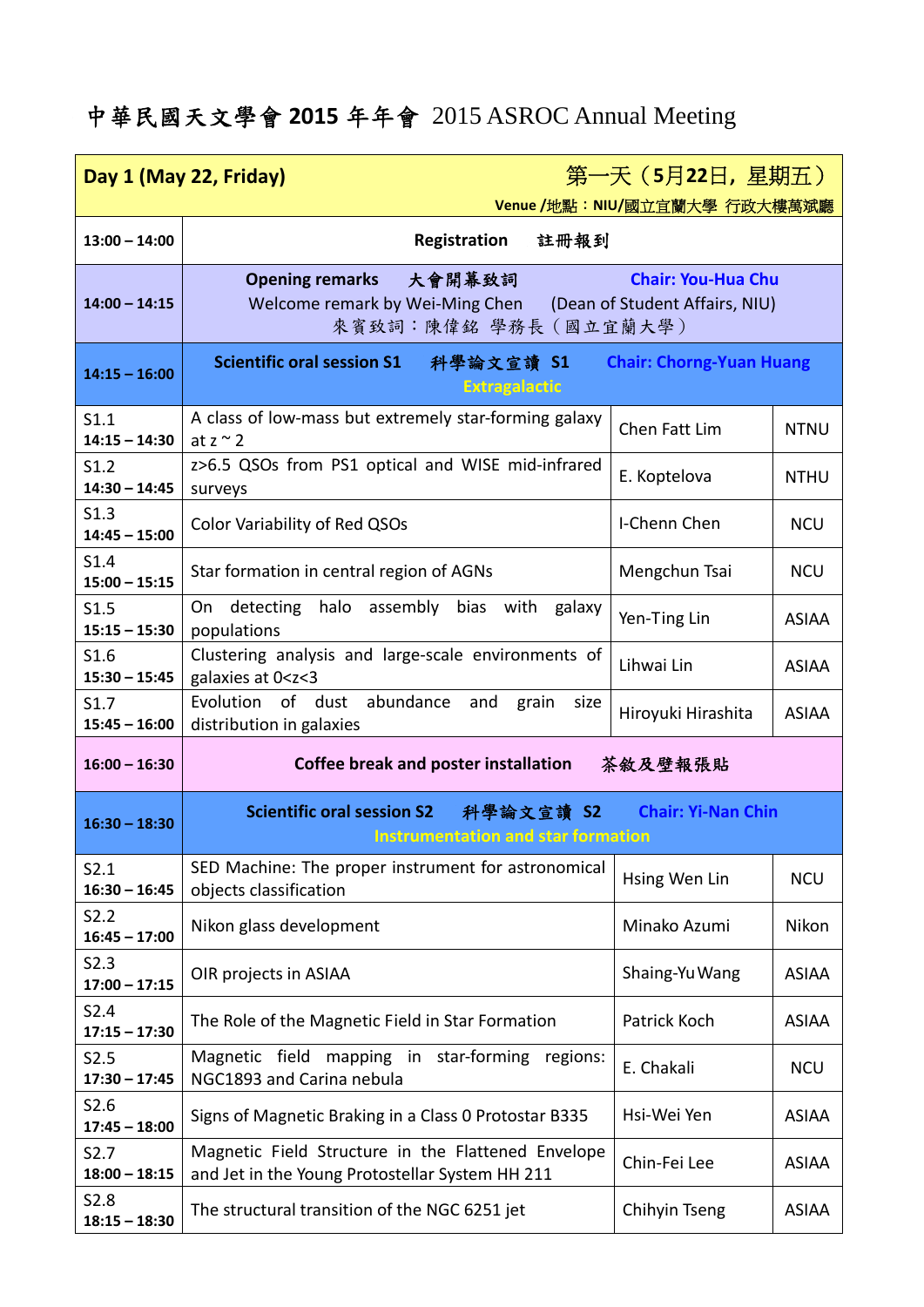| $18:30 - 20:30$ | Welcome reception and poster session P1 |                           | 歡迎茶會及壁報欣賞 P1 |
|-----------------|-----------------------------------------|---------------------------|--------------|
| $18:30 - 20:30$ | <b>MOST policy discussion</b>           | <b>Chair: Albert Kong</b> | Room102      |

| <u> 第二天(5月23日,星期六)</u><br>Day 2 (May 23, Saturday)<br>Venue /地點: NIU/國立宜蘭大學 行政大樓萬斌廳 |                                                                                                                   |                              |              |
|-------------------------------------------------------------------------------------|-------------------------------------------------------------------------------------------------------------------|------------------------------|--------------|
| $08:30 - 09:30$                                                                     | 大會講演(I) (科研類)<br>Plenary talk (I)<br>"Gaia Mission and Status"<br>Dr. Timo Prusti (European Space Agency)         | <b>Chair: Yi-Jehng Kuan</b>  |              |
| $09:30 - 10:30$                                                                     | Scientific oral session S3 科學論文宣讀 S3<br><b>Stars and star formation</b>                                           | <b>Chair: Yi-Jehng Kuan</b>  |              |
| S3.1<br>$09:30 - 09:45$                                                             | Searching for Possible Members of Nearby Moving<br>Groups in the Kepler Field                                     | Chang Yao Chen               | <b>NCU</b>   |
| S3.2<br>$09:45 - 10:00$                                                             | Photometry and Polarization of the UXor Type Young<br><b>Star GM Cep</b>                                          | Po-Chieh Huang               | <b>NCU</b>   |
| S3.3<br>$10:00 - 10:15$                                                             | Influence of Interstellar FUV Radiation<br>on the<br>Abundance Ratio of $^{13}$ CO to C <sup>18</sup> O in L 1551 | Sheng-Jun Lin                | <b>NTHU</b>  |
| S3.4<br>$10:15 - 10:30$                                                             | On the Circumbinary Ring, Circumstellar Disks, and<br><b>Accretion Flows in Binary System</b>                     | Ya-Wen Tang                  | <b>ASIAA</b> |
| $10:30 - 11:00$                                                                     | Coffee break, group photo and poster session P2<br>茶敘、與會來賓團體照及壁報欣賞 P2                                             |                              |              |
| $11:00 - 12:30$                                                                     | <b>Scientific oral session S4</b><br>科學論文宣讀 S4<br><b>Cosmology</b>                                                | <b>Chair: Sheng-Yuan Liu</b> |              |
| S4.1<br>$11:00 - 11:15$                                                             | A new distance measure using the correlation<br>between CO luminosity and its line width                          | Tomo Goto                    | <b>NTHU</b>  |
| S4.2<br>$11:15 - 11:30$                                                             | Deblending Foreground CO Emission in a CII Intensity<br><b>Mapping Experiment</b>                                 | Yun-Ting Cheng               | <b>ASIAA</b> |
| S4.3<br>$11:30 - 11:45$                                                             | Cross-correlation of WISE galaxies and<br>Planck<br>temperature sky maps                                          | Dani C.Y. Chao               | <b>NTHU</b>  |
| S4.4<br>$11:45 - 12:00$                                                             | Determination of 21 com Brightness Fluctuations at<br>z~0.8 in Autocorrelation.                                   | Chun-Hao To                  | <b>ASIAA</b> |
| S4.5<br>$12:00 - 12:15$                                                             | Impact of Gravitational Slingshot of Dark Matter on<br><b>Galactic Halo Profiles</b>                              | Yao-Yu Lin                   | <b>NTU</b>   |
| S4.6<br>$12:15 - 12:30$                                                             | The Inner Mass Distribution of the Gravitational Lens<br>SDP.81 from ALMA Observations                            | Kenneth Wong                 | <b>ASIAA</b> |
| $12:30 - 13:30$                                                                     | Lunch break and poster session P3 午餐及壁報欣賞 P3                                                                      |                              |              |
| $13:30 - 18:30$                                                                     | Group discussions<br>分組討論/自由參訪                                                                                    |                              |              |
| $18:30 - 20:30$                                                                     | <b>Banquet</b><br>大會晚宴                                                                                            |                              |              |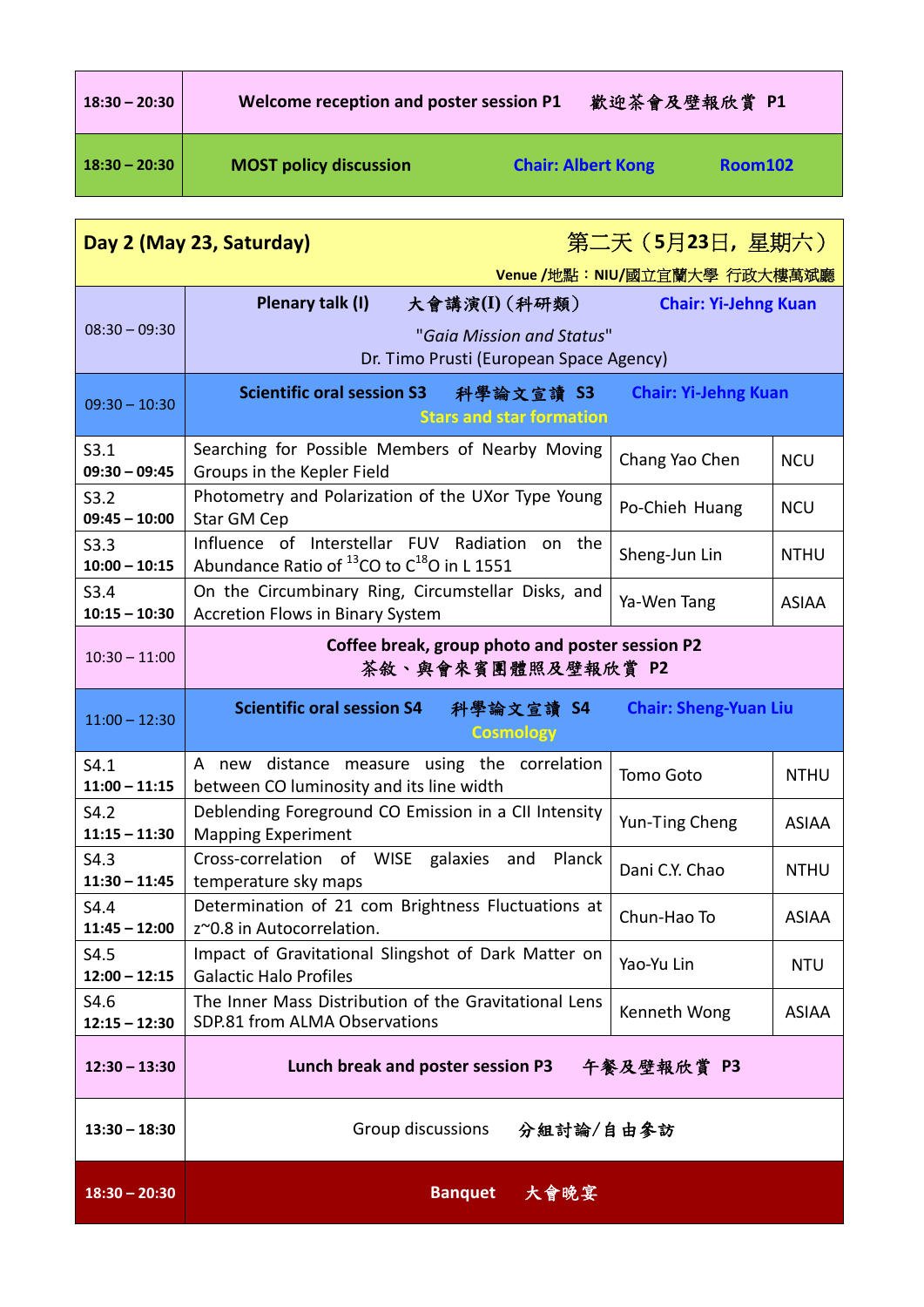| 第三天 (5月24日, 星期日)<br>Day 3 (May 24, Sunday)                                                               |                                                                                                                                             |                               |                                 |  |
|----------------------------------------------------------------------------------------------------------|---------------------------------------------------------------------------------------------------------------------------------------------|-------------------------------|---------------------------------|--|
|                                                                                                          |                                                                                                                                             | Venue /地點: NIU/國立宜蘭大學 行政大樓萬斌廳 |                                 |  |
| $08:30 -$<br>09:30                                                                                       | Plenary talk (II)<br>大會講演(II) (科普類)<br>" The Rosetta Mission - Past, Present, and Future"<br>Dr. Joel Parker (Southwest Research Institute) | <b>Chair: You-Hua Chu</b>     |                                 |  |
| $09:30 -$<br>10:50                                                                                       | <b>ASROC Awards Presentation Ceremony</b><br><b>Chair: You-Hua Chu</b>                                                                      | 頒發第二屆天文學會獎                    |                                 |  |
| $09:30 -$<br>09:35                                                                                       | Presentation of the 2 <sup>nd</sup> Heaven Quest Award and Heaven Talk Award<br>頒發天文學會第二屆「天問獎」及「譚天獎」                                        |                               |                                 |  |
| $09:35 -$<br>09:50                                                                                       | 「天問獎」得獎致辭<br>Heaven Quest Award acceptance speech<br>Academician Typhoon Lee (ASIAA &ASIES) 李太楓院士(中研院天文所/地球所)                               |                               |                                 |  |
| $09:50 -$<br>10:05                                                                                       | 「譚天獎」得獎致辭<br>Heaven Talk Award acceptance speech<br>Prof. Wei-Hsin Sun (NMNS&NTU)<br>孫維新館長(科博館/台灣大學)                                        |                               |                                 |  |
| $10:05 -$<br>10:45                                                                                       | General Assembly, best-poster awards & presentations,<br>會員大會、頒發最佳壁報論文獎及得獎論文口頭報告                                                            |                               |                                 |  |
| $10:45 -$<br>11:05                                                                                       | Coffee break and poster session P4                                                                                                          | 茶敘及壁報欣賞 P4                    |                                 |  |
| $11:05 -$<br>12:20                                                                                       | <b>Scientific oral session S5</b><br><b>Education &amp; Public Outreach session E1</b><br>天文教育及業餘天文活動報告 E1<br>科學論文宣讀 S5                     |                               |                                 |  |
| <b>Scientific oral session S5</b><br>科學論文宣讀 S5<br><b>Chair: Daisuke Kinoshita</b><br><b>Solar system</b> |                                                                                                                                             |                               |                                 |  |
|                                                                                                          |                                                                                                                                             |                               |                                 |  |
| S5.1<br>$11:05 - 11:20$                                                                                  | The role of the O2/H2 atmosphere of the main rings in<br>the Saturnian system                                                               | Wei-Ling Tseng                | <b>NTNU</b>                     |  |
| S5.2<br>$11:20 - 11:35$                                                                                  | The discovery of moving objects in Subaru HSC project                                                                                       | Ying-Tung Chen                | <b>ASIAA</b>                    |  |
| S5.3<br>$11:35 - 11:50$                                                                                  | Asteroid Spin-Rate Study using the Intermediate<br><b>Palomar Transient Factory</b>                                                         | Chan-Kao Chang                | <b>NCU</b>                      |  |
| S5.4<br>$11:50 - 12:05$                                                                                  | The Origin of Bimodal Color Distribution of Centaurs<br>May Relate to the Inclination of the Source Region                                  | Zong-Fu Sie                   | <b>NCU</b>                      |  |
| S5.5<br>$12:05 - 12:20$                                                                                  | Modeling Highly Irradiated Gaseous Exoplanets with<br><b>Stellar Evolution Code MESA</b>                                                    | <b>Howard Chen</b>            | 波士頓<br>大學                       |  |
|                                                                                                          | <b>Education &amp; Public Outreach session E1</b><br><b>Room 102</b><br><b>Chair: Yao-Huan Tseng</b>                                        | 天文教育及業餘天文活動報告 E1              |                                 |  |
| E1.1<br>$11:05 - 11:20$                                                                                  | <b>Staging</b><br>astronomy:<br>from<br>theatre<br>shows<br>to<br>planetariums                                                              | Hsiang-Fu Huang               | University<br>College<br>London |  |
| E1.2<br>$11:20 - 11:35$                                                                                  | 臺灣地區高中職學生天文學習態度網路問卷調查                                                                                                                       | Xin-Yi Wang                   | <b>TAM</b>                      |  |